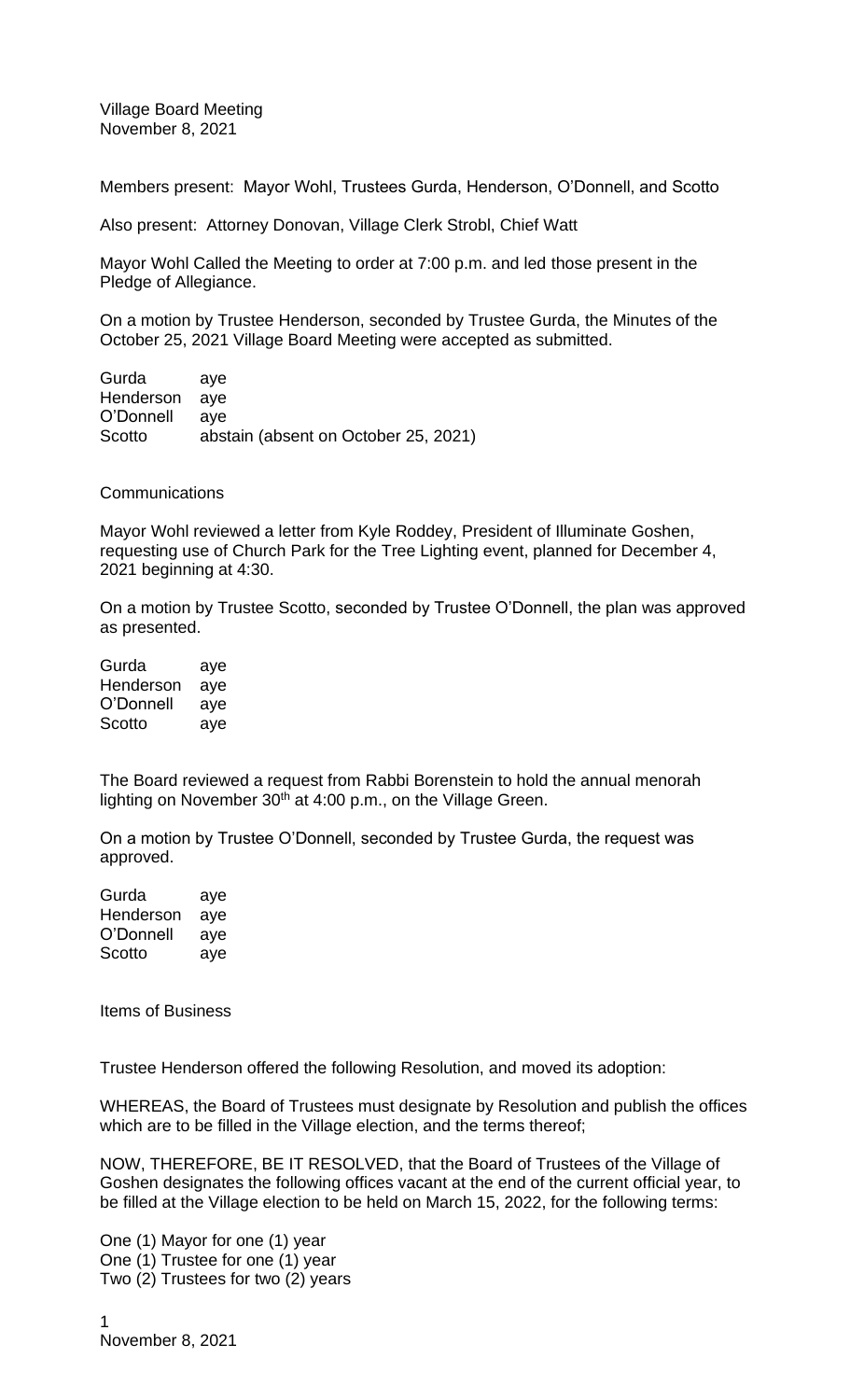IT IS FURTHER RESOLVED, that the Village Clerk is hereby directed to publish this Resolution in full in the Goshen Independent.

The foregoing Resolution was seconded by Trustee Scotto, and a vote resulted as follows:

| Gurda     | aye |
|-----------|-----|
| Henderson | aye |
| O'Donnell | aye |
| Scotto    | aye |

The following was moved by Trustee Henderson, and seconded by Trustee Gurda:

The Board of Trustees of the Village of Goshen, New York, will hold Meetings in 2022 at Village Hall, 276 Main Street, Goshen, NY at 7:00 p.m. on the following dates:

| January 10<br>January 24<br>February 14<br>February 28<br>March 14<br>March 28 |                          | May 9<br>May $23$<br>June 13<br>June 27<br>July 11<br>July 25 | September 12<br>September 26<br>October 24<br>November 14<br>November 28<br>December 12 |
|--------------------------------------------------------------------------------|--------------------------|---------------------------------------------------------------|-----------------------------------------------------------------------------------------|
| April 4<br>April 25                                                            |                          | August 8<br>August 22                                         |                                                                                         |
| Gurda<br>Henderson<br>O'Donnell<br>Scotto                                      | aye<br>aye<br>aye<br>ave |                                                               |                                                                                         |

On a motion by Trustee Gurda, seconded by Trustee O'Donnell, Damian Brady is hereby reappointed to the Village of Goshen Ethics Board, for a term of three (3) years, term to expire 2024.

| Gurda     | aye |
|-----------|-----|
| Henderson | aye |
| O'Donnell | aye |
| Scotto    | aye |
|           |     |

On a motion by Trustee Henderson, seconded by Trustee Scotto, the Village of Goshen will allow free parking in the downtown area from December 1, 2021, through December 31, 2021.

| Gurda     | aye |
|-----------|-----|
| Henderson | aye |
| O'Donnell | aye |
| Scotto    | aye |